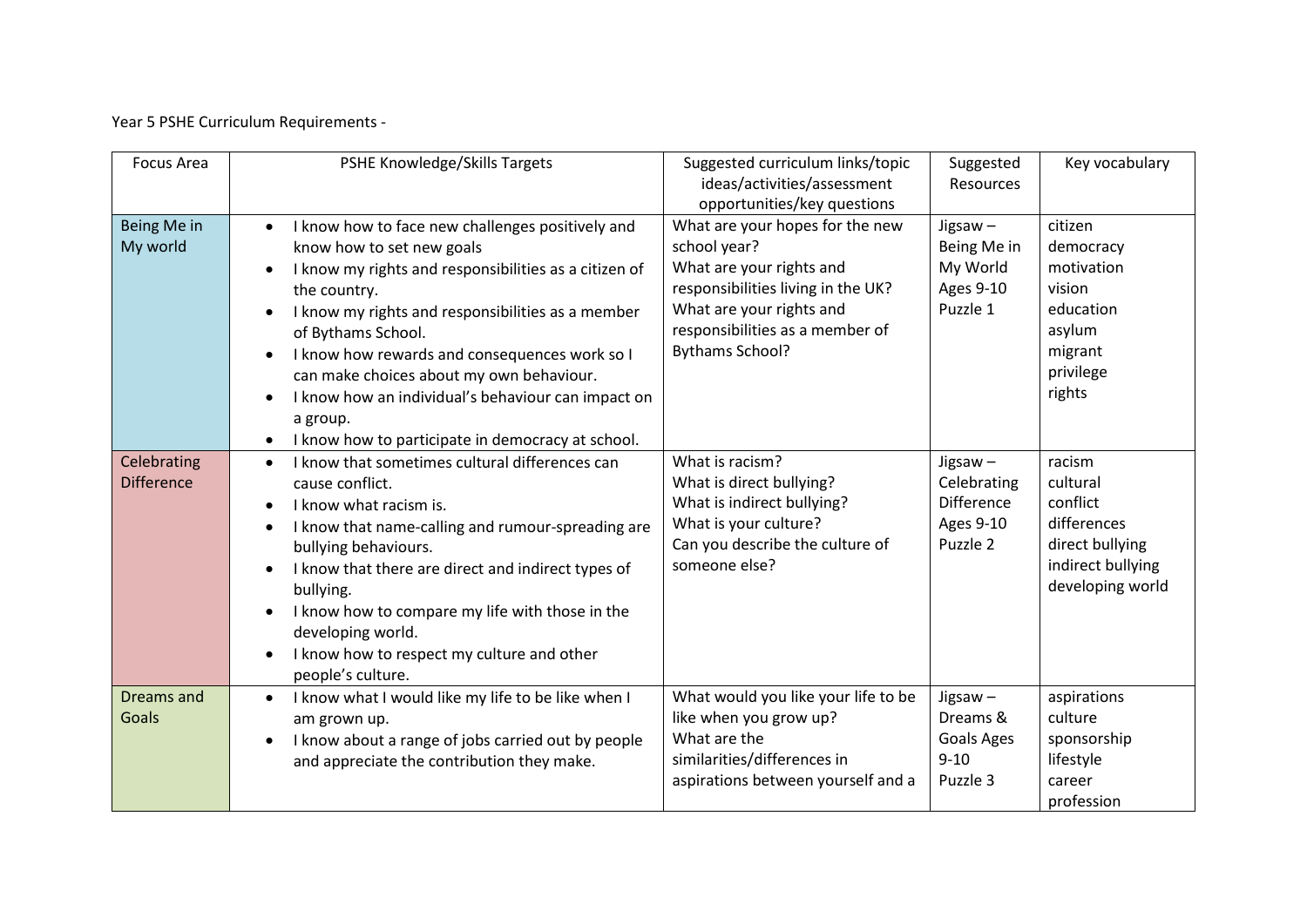|                   | I know a job I might like to do when I grow up and<br>$\bullet$<br>appreciate that education will help me build my<br>future.<br>I know how to describe the dreams and goals of<br>young people of a different culture.<br>I know that communicating with someone in a<br>$\bullet$<br>different culture means that we can learn from<br>each other.<br>I know how we can support young people here and<br>abroad to meet their aspirations.                                                                                                                                                                                                                                                                                                                | young person of a different<br>culture?<br>How can you support young people<br>here and abroad meet their<br>aspirations?                                                                                                                                                                                                                                |                                                                 | society<br>determination<br>perseverance                                                                                                                      |
|-------------------|-------------------------------------------------------------------------------------------------------------------------------------------------------------------------------------------------------------------------------------------------------------------------------------------------------------------------------------------------------------------------------------------------------------------------------------------------------------------------------------------------------------------------------------------------------------------------------------------------------------------------------------------------------------------------------------------------------------------------------------------------------------|----------------------------------------------------------------------------------------------------------------------------------------------------------------------------------------------------------------------------------------------------------------------------------------------------------------------------------------------------------|-----------------------------------------------------------------|---------------------------------------------------------------------------------------------------------------------------------------------------------------|
| <b>Healthy Me</b> | I know the health risks of smoking and how it<br>$\bullet$<br>affects the lungs, liver and heart.<br>I know some of the risks of misusing alcohol,<br>$\bullet$<br>including anti-social behaviour and how it affects<br>the liver and heart.<br>I know basic emergency procedures (including the<br>emergency position).<br>I know how to get help in an emergency.<br>I know how the media, social media and celebrity<br>culture promotes certain body types.<br>I know the different roles that food can play in<br>people's lives.<br>I know how people can develop eating problems<br>$\bullet$<br>(disorders) relating to body image pressures.<br>I know what makes a healthy lifestyle including<br>healthy eating and choices that make me happy. | How does smoking affect lungs,<br>liver and heat?<br>What are some of the risks of<br>misusing alcohol?<br>How do you put someone in the<br>emergency position?<br>How do you get help in an<br>emergency?<br>How would you keep yourself calm<br>in an emergency?<br>How might someone develop an<br>eating problem?<br>What makes a healthy lifestyle? | Jigsaw $-$<br><b>Healthy Me</b><br><b>Ages 9-10</b><br>Puzzle 4 | anti-social<br>behaviour<br>emergency position<br>social media<br>celebrity culture<br>body types<br>body image<br>pressures<br>eating disorders<br>lifestyle |
| Relationships     | I know who I am in terms of my characteristics and<br>qualities.<br>I know that belonging to an online community can<br>$\bullet$<br>have both positive and negative consequences.<br>I know that there are rights and responsibilities in<br>an online community or social network.                                                                                                                                                                                                                                                                                                                                                                                                                                                                        | What are your personal<br>characteristics and qualities?<br>How does it feel when an online<br>community feels<br>unsafe/uncomfortable?                                                                                                                                                                                                                  | Jigsaw $-$<br>Relationships<br>Ages 9-10<br>Puzzle 5            | characteristics<br>qualities<br>online community<br>rights<br>responsibilities<br>social network                                                              |